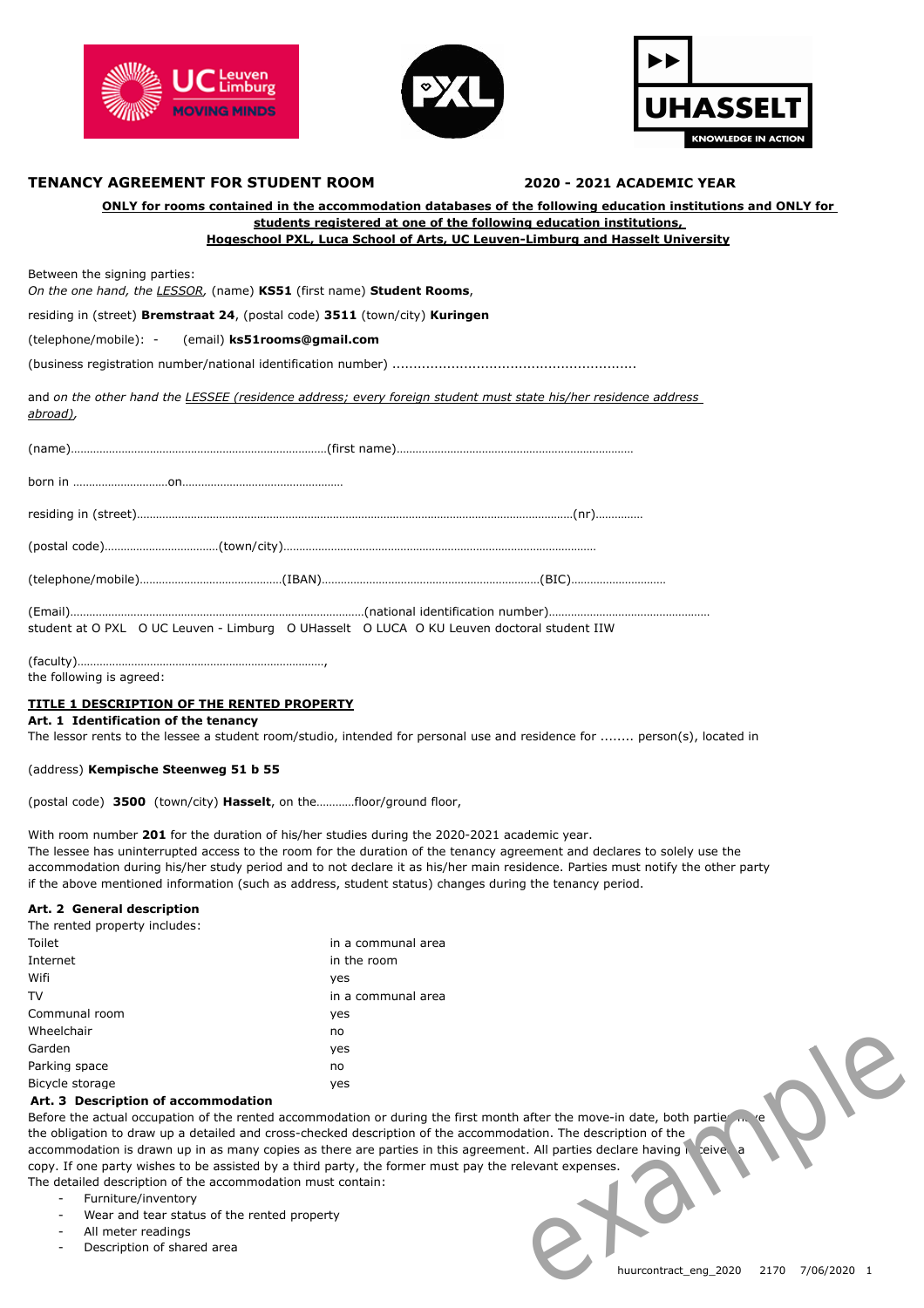The same applies at the end of the agreement. In the absence of a description of the accommodation, it is assumed that the lessee received the rented property in the same condition as when lessee moved out, unless evidence to the contrary is provided.

# **TITLE 2 DURATION**

## **Art.4 Term and definition of a rental month**

The tenancy agreement is signed for a period of .............months and .......... weeks, which starts on ....................

#### and ends on ................................ **Art. 5 End of the tenancy agreement**

The tenancy agreements ends on the agreed date without prior notice. Tacit renewal canot be invoked. Unless otherwise agreed in writing, the lessee must vacate the room on that date and return the keys to the lessor. When a new agreement is signed with the same student, both parties agree to which extent the room must be vacated. If the lessor does not arrange to personally collect the keys, the lessee must return the keys by registered mail. The keys are always to be returned against a receipt or proof that keys were sent by registered mail.

When a new agreement is signed with the same student for the same student room, the rental price may only change based on an index rate increase.

The lessee informs the lessor of their definitive departure. In case the student room served as (the address of) domicile, the lessee will inform the municipal services of their departure.

#### **Art. 6 Subletting and transferring tenancy**

Subletting and transferring tenancy is prohibited, unless agreed upon in writing between lessee and lessor. The lessor agrees that lessee transfers tenancy or sublets to a student if lessee participates in a study exchange programme or performs a traineeship as part of his/her study programme at the education institution. The lessor can only object if he/she has substantiated reasons.

The lessor must correctly be informed about the identification data of the sublessee. The sublessee's agreement cannot extend beyond the lessee's agreement duration. In the case of subletting, the initial lessee continues to assume liability and must honour the tenancy obligations.

## **Art. 7 Early termination**

The lessee may terminate this agreement

a) By written notice before the tenancy agreement comes into effect. Terminating the tenancy agreement is free of charge when the lessee terminates the agreement during a period of 3 months before the agreement comes into effect. The lessee is charged a termination fee equivalent to two months' rent when s/he wishes to terminate the tenancy agreement less than 3 months before the tenancy agreement comes into effect.

b) by giving two months' notice:

- after concluding his/her study programme by presenting an official piece of evidence issued by the institution.

- after a parent or another person who provides for the lessee passes away, with proof of evidence.

The period of notice starts on the first day of the month following the month during which the notice was given. c) In case the lessee passes away, the tenancy agreement will be discontinued by law on the first day of the month following the lessee's passing away.

Terminating a tenancy agreement must be communicated by registered mail. The lessee presents the relevant supporting documents to the lessor. It is recommended to send a copy of said termination to the housing service of the education institution. If, during the period of notice, a new tenant wishes to rent the room, acceptable to the lessor, the existing tenancy agreement is terminated when the new tenancy agreement comes into effect.

In the event of termination by the lessee for a reason not mentioned under a), b), or c) the rent must be paid until the agreed end date of the tenancy agreement, or until the date on which the new lessee moves into the room or following mutual arrangements in writing between lessee and lessor.

# **TITLE 3 RENT AND COSTS**

# **Art. 8 Breakdown of rent price**

The rent price for the room, including all costs and charges with the exception of water, energy and telecommunication costs and the second residence tax as listed below, is .............................................. Euro per month. In case the rental period is on a weekly basis, the weekly price will be calculated as the rent price divided by four. Double rent for the same room cannot be collected.

Extra charges, to be added to the rent price, are mentioned below:

| Rental furniture                                                                                                                                                                                                                                                                                                                                                                                                                                                   | Included              |       |
|--------------------------------------------------------------------------------------------------------------------------------------------------------------------------------------------------------------------------------------------------------------------------------------------------------------------------------------------------------------------------------------------------------------------------------------------------------------------|-----------------------|-------|
| Internet supply                                                                                                                                                                                                                                                                                                                                                                                                                                                    | Not applicable        |       |
| Consumption of water in the room                                                                                                                                                                                                                                                                                                                                                                                                                                   | Not applicable        |       |
| Consumption electricity of the communal<br>areas                                                                                                                                                                                                                                                                                                                                                                                                                   | Not applicable        |       |
| consumption electricity in the room                                                                                                                                                                                                                                                                                                                                                                                                                                | Amount a month        | 8,00  |
| Heating of the communal areas                                                                                                                                                                                                                                                                                                                                                                                                                                      | Not applicable        |       |
| Heating of the room                                                                                                                                                                                                                                                                                                                                                                                                                                                | Not applicable        |       |
| Consumption of water in the communal<br>areas                                                                                                                                                                                                                                                                                                                                                                                                                      | Amount a month        | 5,00  |
| Community tax                                                                                                                                                                                                                                                                                                                                                                                                                                                      | Annual fee in advance | 80,00 |
| If the lessee pays an advance for energy consumption, the lessor will calculate the balance at the et d of the tent ncy period.<br>Said balance shows the difference between the real costs and the already paid advances.<br>The lessee has the right to request proof of any of the costs above.<br>Other costs or charges, with the exception of indemnity for caused damage, are not to be ruid by t e lessee.<br>huurcontract_eng_2020<br>2170<br>7/06/2020 2 |                       |       |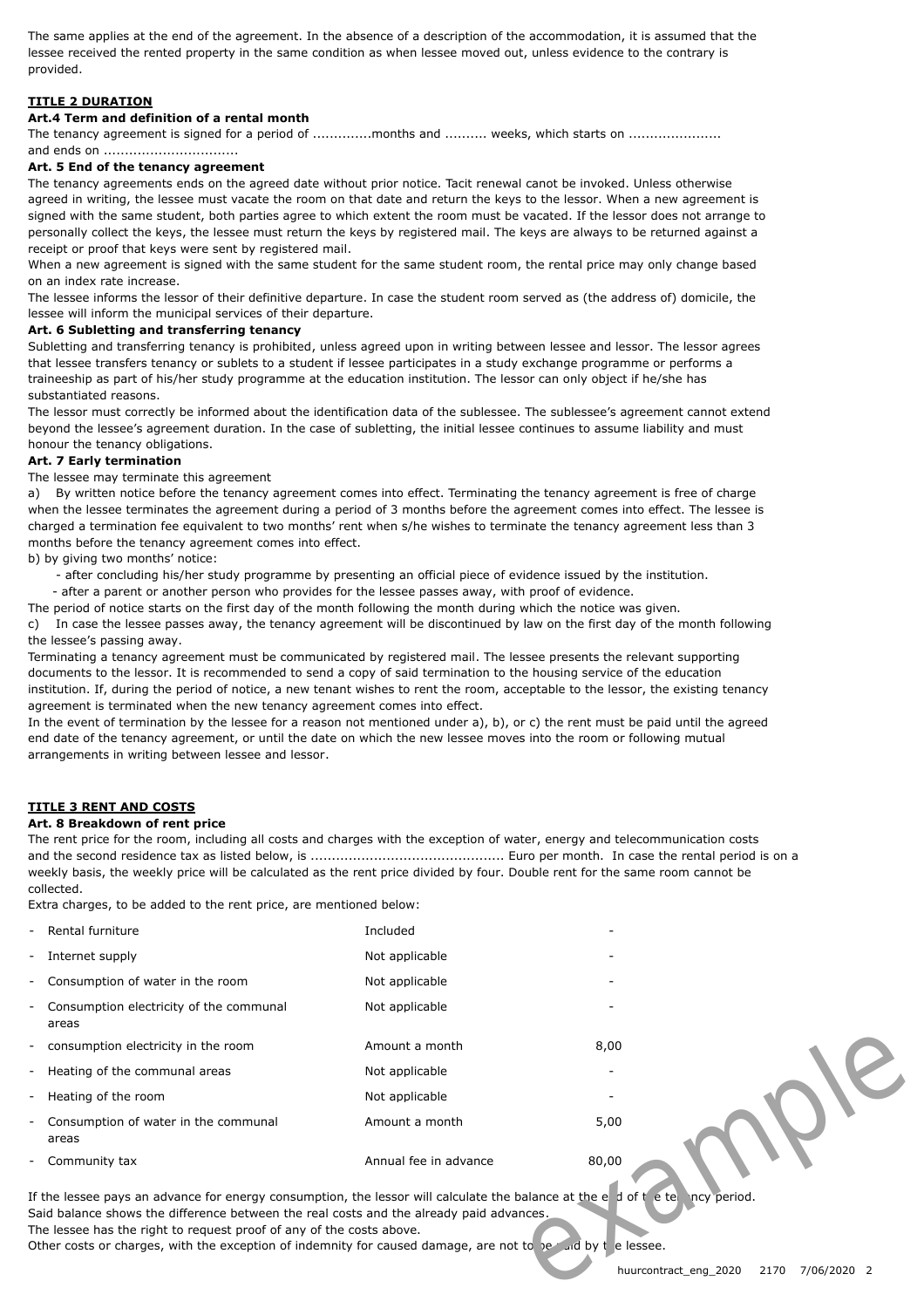## **Art. 9 Payment**

The amount, determined in article 9 of the present agreement, will be paid each month in cash against receipt or by bank transfer to

| <b>TRAN</b> | -BIC                                                                                                                |
|-------------|---------------------------------------------------------------------------------------------------------------------|
|             |                                                                                                                     |
|             |                                                                                                                     |
|             | the rental month. When the amount due is not paid by the lessee on the due date, the lessor has the right to charge |

late-payment interest, calculated based on the statutory interest rate. Each month that has begun is considered an entire month for the purpose of this interest charge. The application of this regulation does not require prior notification of default.

# **TITLE 4 DEPOSIT**

# **Art. 10 Deposit amount**

The deposit is maximum 2 months' rent, or ....................... euro and can, at the earliest, be paid by the lessee to the lessor, 3 months before the tenancy agreement comes into effect.

O The lessee will deposit the amount in an individual and blocked bank account in his/her own name. The deposit can only be released at the end of the tenancy agreement upon written approval by the lessee and the lessor.

O The lessee will pay the deposit or by bank transfer into the bank account as mentioned under article 10.

O The existing rental deposit of …………………euro, deposited on………………/……………/……………, will be maintained.

The deposit cannot be considered as rent by the lessor. The deposit can be withheld partially or entirely when the lessee does not comply with the tenancy requirements. The burden of proof lies with the lessor. The lessee cannot be held liable for damages following normal use, wear and tear or age. The deposit or part thereof must be returned to the lessee within 3 months after the lessee has vacated the rented room, unless the lessor objected to the reimbursement within the same period by registered mail. The lessee will receive the interest accrued, in any form whatsoever.

The reimbursement will happen by releasing the deposit or by bank transfer to ................................................................

# **TITLE 5 RIGHTS AND OBLIGATIONS OF LESSEE AND LESSOR**

#### **Art. 11 Maintenance and repairs**

Technical maintenance and repairs are the responsibility of the lessor, in accordance with the relevant legal stipulations. The lessee will notify lessor in writing with receipt confirmation and as quickly as possible in case of any damage or fault that requires repair. The lessor carry out the repair as soon as possible. The lessor must be able to present proof of frequent maintenance of heating appliances and chimneys by qualified technicians. The lessor must provide all instruction manuals and safety instructions with regard to electrical installations and appliances to the lessee. In addition, fire instructions must be posted in visible places of the rented property. The lessee assumes responsibility for damage or decrease in value caused by himself/herself or by a third party to whom he/she granted access to the room. The lessee must take all necessary precautions to prevent frost damage in the room. The lessee is jointly responsible for attributable damage to shared facilities and to the security installations, with the exception of repairs to be performed by the lessor, normal use, maintenance or wear and tear.

With the exception of urgent repairs, lessor is not allowed to perform renovations/changes to the rented property without written approval by the lessee, and under no circumstances during revision and examination periods. The requested renovation or changes must be clearly described. If the rented property needs urgent repairs during the rental period, which cannot be postponed until after the tenancy agreement has ended, the lessee must allow these repairs, regardless of the inconveniences for him/her, and even if lessee cannot use part of the rented property during repairs. If such repairs continue for more than 30 days, the rental price will be decreased in accordance with the duration and the part of the rented property that lessee was not able to use. If repairs prevent normal living, the lessee may discontinue the tenancy agreement.

#### **Art. 12 Quiet enjoyment**

The lessor commits to ensure quiet enjoyment. The lessor can only access the rented property in case of force majeure or after approval by the lessee.

The lessee undertakes to:

- provide access to the shared facilities for cleaning purposes and to the lessor if he/she is responsible for its maintenance;
- provide access to the rented property for the lessor in case of urgent necessity, or after consultation with the lessee;
- not keep pets in the rented property temporarily or continuously without written approval by the lessor;

In addition to the "open kotdagen", the lessee must allow visits during the last three months of the tenancy agreement, for a maximum of three hours a week consecutively, to be determined in mutual agreement, on condition that the lessee is notified 48 hours prior to the visit.

Both parties must abstain from all activities that may disturb other lessees or neighbours, caused by themselves or by third parties to whom parties grant access.

#### **Art. 13 Comfort**

The rented property must comply with basic requirements of safety, health, and living quality, as mentioned under article 5 of the Decree dated 15 July, 1997, related to the Flemish Housing Code, named Flemish Housing code hereafter. A tenancy agreement of a property that does not comply with the requirements mentioned in the first paragraph, is considered null and void. The lessor certifies that the property is equipped with fire alarms, as determined by the Flemish Government. The lessee is responsible for maintenance and replacing batteries of the fire alarm is his/her student room. The lessor is responsible for the fire alarms in the shared areas.

In addition, the room must provide sufficient light, ventilation, and soundproof insulation. The lessor must guarantee a temperature of 21°C between 8am and midnight and 13°C between midnight and 8am if central heating is installed. If heating is provided by another appliance, lessor will guarantee that a temperature of 21°C can be achieved. Heating appliances without an outside vent to discharge burned gas are prohibited. The lessor will also ensure that the humidity rate in the room stavs between 50 and 75%. The lessor will monitor that all installations and appliances are frost protected. The lessee confirms having consulted the "EnergiePrestatieCertificaat" (Energy Performance Certificate). relevant education institution has made the necessary arrangements to this effect. Nor can but allow the necessor institution has the necessary arrangements to this energy particle and stream and midnight and 13°C between

### **TITLE 6 INSURANCE**

#### **Art. 14**

The education institution of which the lessee is a registered student, cannot be held responsible for improper use by the lessee. The lessee is not required to subscribe to an insurance against damages caused by fire,  $\exp(\frac{1}{2}x)$  or water, as long as the